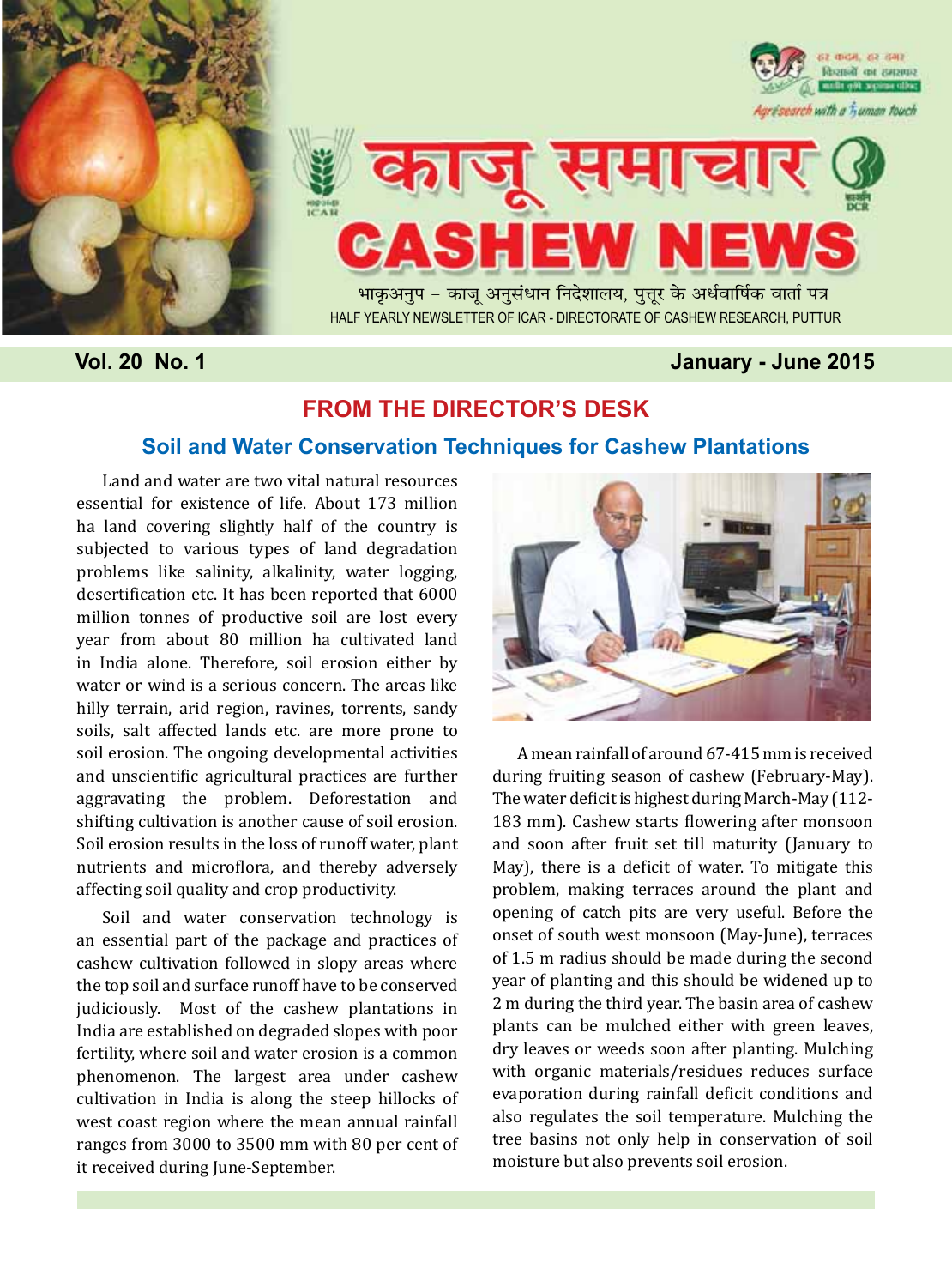Studies on *in-situ* soil and water conservation measures for cashew conducted at ICAR-Directorate of Cashew Research (DCR), Puttur, Karnataka, indicated that individual tree terracing with crescent bund is the best soil conservation measure in slopy lands. Terraces are prepared by removing soil from the elevated portion of slope and spreading on the lower side which forms a flat basin of 1.5 m to 2 m radius depending upon the age of the plant. Terraces may be crescent with inwardly sloping, so that the top soil which is washed off from the upper side due to rain water is deposited in the basin of the plant. A catch pit (200 cm long x 30 cm wide x 45 cm deep) across the slope at the peripheral end of the terrace is made for withholding water during pre-monsoon and post-monsoon in slopy areas. A small channel connecting catch pit sideways/water ways is made to drain out excess water during rainy season.

Among the various *in-situ* soil and water conservation measures tried, modified crescent bunds made at 2 m radius having a crescent shaped



**Modified crescent bund**

bund of 6 m length, 1 m width and 0.5 m height on the upstream of the plant (so that a trench of 6 m length and 50–75 cm deep will be formed while making the bund) or staggered trenches with coconut husk burial were found superior. Coconut husks buried in trenches of 1 m width, 0.5 m depth and 3.5 m length per plant opened across the slope between two rows of cashew helps in better soil and water conservation. Generally three to four layers of coconut husks are buried one above the other. The first layer is laid with the convex surface



**Coconut husk burial**

of the husk touching the ground. After spreading a layer of soil on the husks, the second layer of husks is laid in the same position. The last layer should be covered with soil upto 10 cm thickness. About 100 coconut husks are needed to bury in a trench of 3.5 m length.

Modified crescent bund or staggered trenches with coconut husk burial reduced the annual runoff (22.3 and 20.4% of the annual rainfall compared to 36.9% of the annual rainfall in control), soil loss (47 and 49% of control) and nutrient loss. Also it increased the yield of cashew (6.45 and 6.60 t/ha respectively compared to 4.88 t/ha in control for the first 5 harvests) and net profit from cashew orchard (40% more than control). In addition to this, the groundwater level in nearby wells and ponds also increased. Hence, barren lands even in steep slopes can be effectively utilized for cashew cultivation with proper soil and water conservation measures. Research priorities should be focused on quantification of soil loss, nutrient loss and runoff water in slopy lands and development of suitable soil and water conservation techniques in major cashew growing regions of India. Therefore, there is an urgent need for standardization and development of *in-situ* water harvesting in lined tanks and recycling with small pipes or micro tubes using gravity flow in hillocks of cashew growing areas during critical stages.



**CASHEW NEWS CASHEW NEWS January - June 2015**  $\begin{pmatrix} 2 \end{pmatrix}$ 

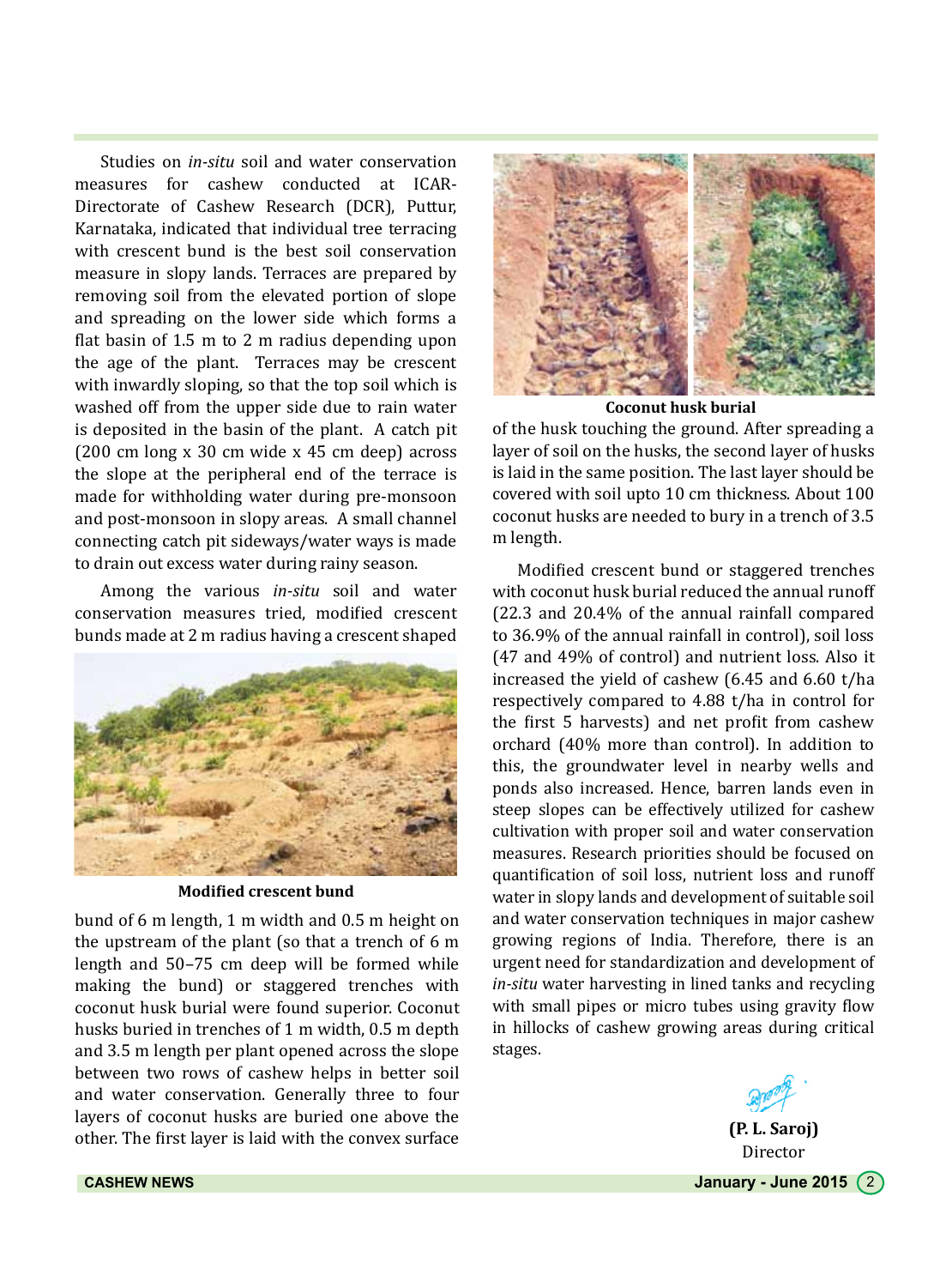# **FOCUS ON RESEARCH**

#### **H-126: First Jumbo Nut Cashew Hybrid from ICAR-DCR**

## J.D. Adiga; G.S.Mohana; R.K. Meena; E. Eradasappa; M.G. Nayak; P.L. Saroj and M.G. Bhat ICAR - Directorate of Cashew Research, Puttur - 574 202, Karnataka

Under ICAR *ad-hoc* scheme on Network Programme on Hybridization in Cashew, large number of hybrids were generated at ICAR-DCR. The main objective of this scheme was to evolve bold nut cashew hybrids which fetch premium price in export market. The hybrids were generated by using cross combinations among the parents, NRCC Sel-2, Bhedasi and Bhuthnath-II and planted at 7m x 7m spacing in un-replicated manner for initial evaluation at ICAR-DCR Experimental Station, Shantigodu (Dakshnina Kannada district of Karnataka) in the year 2000. Among the hybrids generated from various cross combinations, five hybrids showed promising results.

The results obtained after 8 years of evaluation of these hybrids are given in Table 1. During evaluation, NRCC Sel-2 was also considered as check. Among different hybrids, hybrid H-126 (cross combination of NRCC Sel-2 x Bhedasi) has been identified as promising and found to be consistently yielding with an average nut yield of 5.76 kg/tree (over eight years of harvest). At  $8<sup>th</sup>$ harvest, 8.5 kg nut/tree and over eight harvests cumulative yield of 46.10 kg nut/tree was recorded. The nut yield/tree of these hybrids were better over check (NRCC Sel-2). Moreover, the average nut yield of other hybrids was also good but the mean nut weight and shelling percentage was better in H-126 over other hybrids.

| Hybrid/<br>parent  | <b>Cross</b><br>combinations<br>(kg/tree) | Yield at<br>8 <sup>th</sup> harvest<br>(kg/tree) | Cum. yield of<br>8 harvests<br>(kg/tree) | Av. yield of<br>8 harvests<br>(g) | <b>Mean</b><br>nut wt.<br>(g) | Mean<br>kernel<br>wt. $(g)$ | <b>Shelling</b><br>(%) |
|--------------------|-------------------------------------------|--------------------------------------------------|------------------------------------------|-----------------------------------|-------------------------------|-----------------------------|------------------------|
| $H-43$             | NRCC Sel-2 x Bhuthnath-II                 | 7.30                                             | 42.63                                    | 5.33                              | 11.80                         | 3.33                        | 28.00                  |
| H-66               | NRCC Sel-2 x Bhuthnath-II                 | 8.00                                             | 42.61                                    | 5.33                              | 10.30                         | 2.90                        | 28.15                  |
| $H-68$             | NRCC Sel-2 x Bhuthnath-II                 | 7.50                                             | 43.05                                    | 5.38                              | 11.42                         | 3.28                        | 28.75                  |
| $H-125$            | NRCC Sel-2 x Bhedasi                      | 8.00                                             | 42.39                                    | 5.30                              | 10.83                         | 3.33                        | 28.33                  |
| $H-126$            | NRCC Sel-2 x Bhedasi                      | 8.50                                             | 46.10                                    | 5.76                              | 12.00                         | 3.40                        | 30.76                  |
| NRCC Sel-2 (Check) |                                           | 1.97                                             | 25.14                                    | 3.14                              | 9.2                           | 2.63                        | 28.60                  |

**Table 1. Performance of promising cashew hybrids under un-replicated trial**

Thereafter, based on better performance under un-replicated trial in the initial years of evaluation, these hybrids, along with three promising hybrids (H-1250, H-2452 and H-2473) identified from previous breeding trial, were clonally propagated through softwood grafting and planted at Kemminje campus in replicated trial at a spacing of 6m x 6m in 2006 for further evaluation with two local checks (NRCC Sel-2 and Bhaskara). Under replicated trial also, hybrid H-126 performed well with an average nut yield of 3.01 kg/tree after 5<sup>th</sup> harvest followed by H-125 (2.74 kg/tree). At  $5<sup>th</sup>$  harvest, the nut yield of H-126 was 5.96 kg/tree followed by H-125 (4.68 kg/tree), whereas, in all other hybrids the yield was less than 3 kg/tree. The yield of check varieties were further low under replicated trial. On cumulative basis and also on per hectare basis, the yield of H-126 was the highest (15.03 kg/tree and 1.65 t/ha respectively) among all hybrids and over check (Table 2).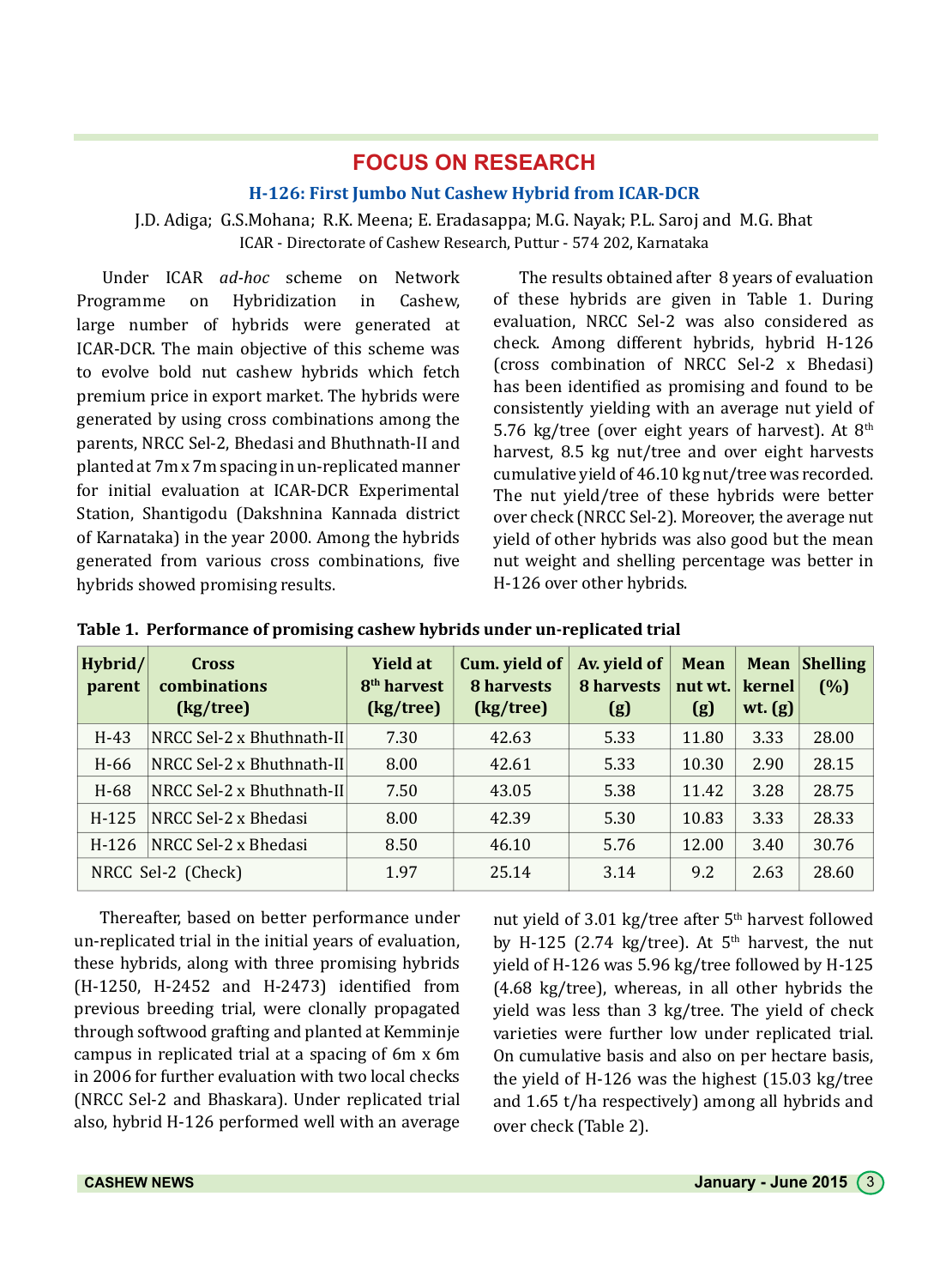| Hybrid/<br>variety | <b>First</b><br>harvest<br>(2011) | <b>Second</b><br>harvest<br>(2012) | <b>Third</b><br>harvest<br>(2013) | <b>Fourth</b><br>harvest<br>(2014) | <b>Fifth</b><br>harvest<br>(2015) | Average<br>yield<br>(kg/plant) | <b>Cumulative</b><br>yield of 5<br>harvests<br>(kg/plant) | Yield<br>in $5th$<br>harvest<br>(t/ha) |
|--------------------|-----------------------------------|------------------------------------|-----------------------------------|------------------------------------|-----------------------------------|--------------------------------|-----------------------------------------------------------|----------------------------------------|
| $H-43$             | 0.19                              | 1.98                               | 2.61                              | 1.31                               | 1.94                              | 1.61                           | 8.03                                                      | 0.54                                   |
| $H-66$             | 0.17                              | 2.11                               | 2.93                              | 1.43                               | 1.49                              | 1.63                           | 8.13                                                      | 0.41                                   |
| $H-68$             | 0.35                              | 3.93                               | 3.54                              | 2.03                               | 2.56                              | 2.48                           | 12.41                                                     | 0.91                                   |
| $H-125$            | 0.63                              | 2.79                               | 2.83                              | 2.79                               | 4.68                              | 2.74                           | 13.72                                                     | 1.24                                   |
| $H-126$            | 0.67                              | 2.96                               | 3.33                              | 2.91                               | 5.96                              | 3.01                           | 15.03                                                     | 1.65                                   |
| H-1250             | 0.17                              | 1.88                               | 3.24                              | 1.70                               | 2.37                              | 1.87                           | 9.36                                                      | 0.66                                   |
| H-2452             | 0.07                              | 0.61                               | 0.64                              | 1.04                               | 0.91                              | 0.65                           | 3.27                                                      | 0.25                                   |
| H-2473             | 0.05                              | 1.57                               | 2.85                              | 1.86                               | 0.96                              | 1.46                           | 7.29                                                      | 0.27                                   |
| NRCC Sel-2 (Check) | 0.24                              | 2.17                               | 2.99                              | 1.69                               | 0.53                              | 1.52                           | 7.62                                                      | 0.15                                   |
| Bhaskara (Check)   | 0.37                              | 3.35                               | 2.76                              | 2.72                               | 1.49                              | 2.14                           | 10.69                                                     | 0.41                                   |
| $CD (p=0.05)$      | <b>NS</b>                         | 1.73                               | <b>NS</b>                         | 1.42                               | 1.75                              | $\overline{\phantom{a}}$       |                                                           | $\overline{\phantom{a}}$               |

**Table 2. Nut yield of promising hybrids under replicated trial**

With respect to sex ratio, nut characters and shelling percentage, variable response was observed. The nut weight of H-126 and H-125 was at par but the highest shelling percentage was recorded in H-1250 (34.5%). However, H-126 posses a special character of jumbo nut (nut weight of 11.5-12 g), with a high shelling percentage of 29.1 and kernel weight of 3.3 g which fits in to the kernel grade bigger than W150 (Table 3). So far, no released hybrid has recorded kernel grade above W 180. Because of the jumbo nuts, apart from

saving labour on picking, this hybrid can ensure higher price for the farmers due to its bigger nut size. From the processors point of view, in addition to saving labour on shelling and peeling during processing coupled with higher nut weight, this hybrid produces kernels with higher grade (kernel grade higher than W 180), which fetches premium price in the market. The added advantage is the uniformity in nut size, wherein, more than 95 per cent nuts fall in to jumbo nut category.

**Table 3. Yield attributing characters of promising hybrids under replicated trial**

| Hybrid/variety     | Sex ratio                | <b>Nut thickness</b><br>(cm) | Nut width<br>(cm) | <b>Nut length</b><br>(cm) | Nut weight<br>(g) | <b>Shelling</b><br>(%) |
|--------------------|--------------------------|------------------------------|-------------------|---------------------------|-------------------|------------------------|
| $H-43$             | 0.24                     | 1.84                         | 2.9               | 3.98                      | 10.05             | 26.05                  |
| H-66               | 0.20                     | 1.76                         | 2.64              | 3.59                      | 9.46              | 29.7                   |
| $H-68$             | 0.24                     | 1.83                         | 2.70              | 3.66                      | 10.35             | 27.93                  |
| $H-125$            | 0.37                     | 2.57                         | 2.85              | 3.65                      | 12.06             | 29.13                  |
| $H-126$            | 0.21                     | 2.41                         | 2.73              | 3.66                      | 12.00             | 29.1                   |
| H-1250             | 0.30                     | 2.08                         | 2.34              | 3.02                      | 6.99              | 34.5                   |
| H-2452             | 0.51                     | 1.68                         | 2.28              | 3.06                      | 5.07              | 30.2                   |
| H-2473             | 0.09                     | 1.85                         | 2.8               | 3.73                      | 9.15              | 31.95                  |
| NRCC Sel-2 (Check) | 0.06                     | 2.08                         | 2.61              | 3.33                      | 7.76              | 32.57                  |
| Bhaskara (Check)   | 0.24                     | 1.73                         | 2.33              | 3.19                      | 5.91              | 33.61                  |
| $CD (p=0.05)$      | $\overline{\phantom{a}}$ | 0.11                         | 0.13              | 0.15                      | 0.4               | 2.39                   |

**CASHEW NEWS CASHEW NEWS January - June 2015**  $\left(4\right)$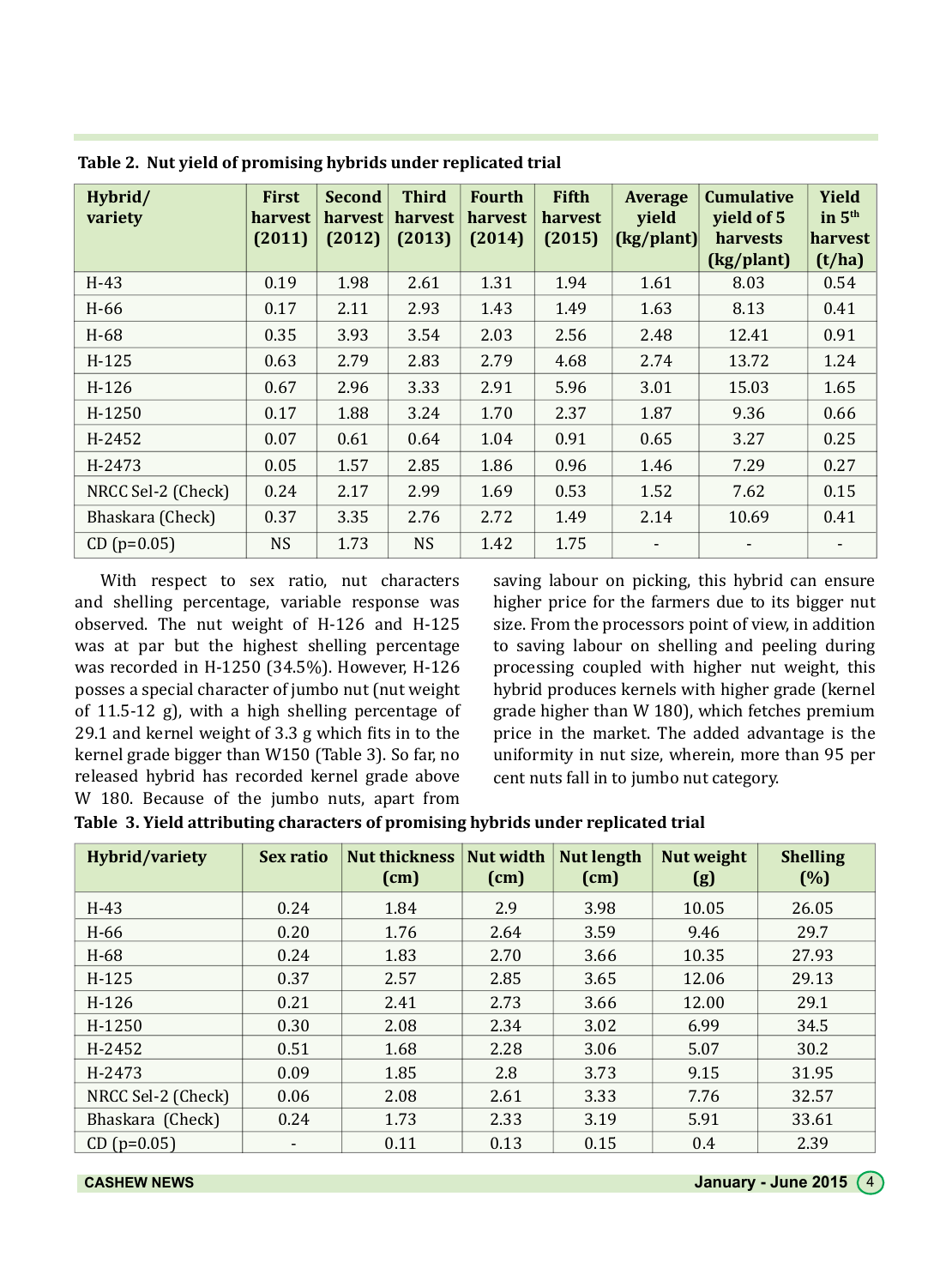This hybrid recorded 91.50 per cent higher nut weight and 79.50 per cent higher kernel weight compared to popular variety Bhaskara. As compared to bold nut variety NRCC Sel-2, H-126

recorded 46 per cent higher nut weight and 36 per cent higher kernel weight (Table 4). The hybrid also recorded higher values for nut parameters like nut thickness and nut width.

**Table 4. Per cent increase/decrease in nut & kernel weight of promising hybrids over check (Bhaskara and NRCC Sel-2)**

| <b>Hybrid/variety</b> | Nut weight (g)<br>over Bhaskara | Nut weight (g)<br>over NRCC Sel-2 | Kernel weight (g)<br>over Bhaskara | Kernel weight (g)<br>over NRCC Sel-2 |
|-----------------------|---------------------------------|-----------------------------------|------------------------------------|--------------------------------------|
| $H-43$                | 70.05                           | 29.51                             | 27.62                              | $-3.50$                              |
| $H-66$                | 60.06                           | 21.91                             | 38.57                              | 4.67                                 |
| $H-68$                | 75.12                           | 33.37                             | 47.60                              | 11.51                                |
| $H-125$               | 104.06                          | 55.41                             | 71.42                              | 29.49                                |
| $H-126$               | 91.53                           | 45.87                             | 79.52                              | 35.61                                |
| H-1250                | 18.27                           | $-9.92$                           | 10.95                              | $-16.18$                             |
| H-2452                | $-14.21$                        | $-34.66$                          | $-24.76$                           | $-43.16$                             |
| H-2473                | 54.82                           | 17.91                             | 44.29                              | 8.99                                 |
| NRCC Sel-2 (Check)    | 31.30                           | $\overline{\phantom{0}}$          | 32.38                              | ۰                                    |
| Bhaskara (Check)      |                                 | $-23.84$                          |                                    | $-24.46$                             |





**Cluster of H-126 Fruiting bunch of H-126 Kernels of H-126**



After a systematic evaluation over 8 years, it was observed that H-126 is a good hybrid in terms of jumbo nut size, higher kernel grade, consistency in average annual nut yield over five harvests compared to local checks (Bhaskara and NRCC Sel-2). At fifth harvest, 1.65 t/ha yield was recorded which is higher and more than double compared to average yield of cashew in India (0.78 t/ha). Thus, the hybrid-126 can be recommended as moderate yielding, jumbo nut size and export oriented variety for cultivation in West Coast region of the country. The hybrid can be identified by its cluster bearing habit, jumbo nut size and big sized orange red colour apple.

## **PROGRAMMES ORGANIZED**

## **DDG (Hort. Sci.), ICAR laid the Foundation Stone for Silver Jubilee Building**

Dr. N.K. Krishna Kumar, Deputy Director General (Hort. Sci.), ICAR laid the foundation stone for silver jubilee building at ICAR-DCR, Puttur on 24 January 2015. While speaking on the occasion, Dr. Krishna Kumar expressed the need of Silver Jubilee Building at ICAR-DCR to provide new state-of-the-

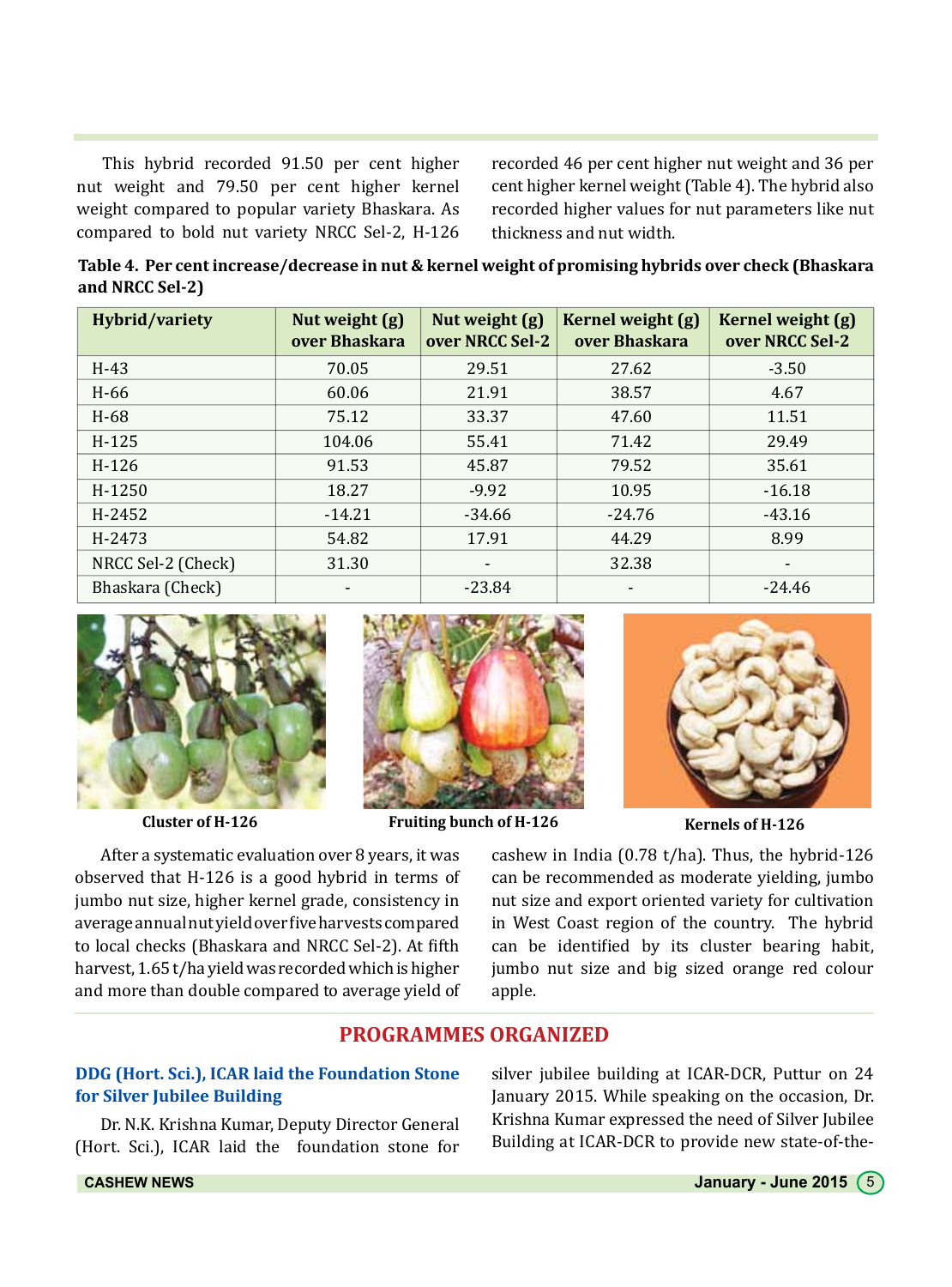art facilities. He said that the facilities will also cater for additional equipment and would definitely contribute to the overall growth and development of cashew research. He appreciated the efforts of Dr. S. Ayyappan, Secretary, Department of Agriculture Research and Education (DARE) and Director General, ICAR in sanctioning the silver jubilee building to this Directorate. He highlighted the importance of horticulture sector in food



**Dr. N.K. Krishna Kumar, DDG (Hort. Sci.), ICAR laying foundation stone of silver jubilee building**

security and said that there is an increasing trend in domestic consumption of cashew and growing processing capacities in African countries which may hamper the availability of raw cashew nuts in future. He stressed the need for increasing the productivity of cashew at national level.

Dr. M.G. Bhat, Former Director, ICAR-DCR appreciated the efforts of ICAR in developing this Directorate. Dr. Dinakara Adiga, Senior Scientist (Horticulture), ICAR-DCR briefed about the upcoming building. Scientists from neighbouring ICAR institutes were also present on the occasion. Earlier, Prof. P.L. Saroj, Director, ICAR-DCR welcomed the audience including progressive cashew farmers and outlined the role of ICAR-DCR in cashew sector.

## **Cashew Day and Interaction Meet with Tribal Farmers**

The ICAR-DCR organized Annual Cashew Day and Interaction meet with Tribal Farmers under ICAR Tribal Sub-Plan (TSP) on 20 February 2015. More than 160 cashew farmers participated besides nursery men, representatives of KVK, development departments, NGOs and scientists. The Hon'ble Member of Parliament, Dakshina Kannada district, Shri. Nalin Kumar Kateel was the Chief Guest and Dr. C. Vasudevappa, Vice Chancellor, University<br>of Agricultural and Horticultural Sciences. Agricultural and Horticultural Sciences, Shivamogga, Karnataka was the Guest of Honour. Prof. P.L. Saroj, Director, ICAR-DCR presided over the meeting. Dr. M.G. Nayak, Principal Scientist (Horticulture), ICAR-DCR welcomed the dignitaries and participants and gave an account of efforts being made under the TSP including NEH region. Shri. Nalin Kumar Kateel, stressed upon the need of elevating the status of cashew cultivation and better income from cashew farming. He appreciated the research efforts made by ICAR-DCR in developing improved technologies for cashew production and called for wider outreach of the technologies in collaboration with development departments.



**Shri. Nalin Kumar Kateel, Hon'ble Member of Parliament, D.K. District, Karnataka inaugurating the meet**

suggested the farmers to adopt cashew production technologies developed by this Directorate for obtaining better income. He also stressed that only high yielding varieties suitable for west coast region like Bhaskara, NRCC Sel-2, VRI-3, Ullal-3, Madakkathara-2 etc. should be planted. The planting material must be purchased from accredited nurseries. This was followed by a farmer–scientist interaction session.

## **29th Foundation Day of ICAR-DCR and Farmers Meet**

The ICAR-DCR celebrated its foundation day on 18 June 2015. Cashew Farmers Meet - 2015 was organized to mark the occasion in which more than 150 cashew farmers participated besides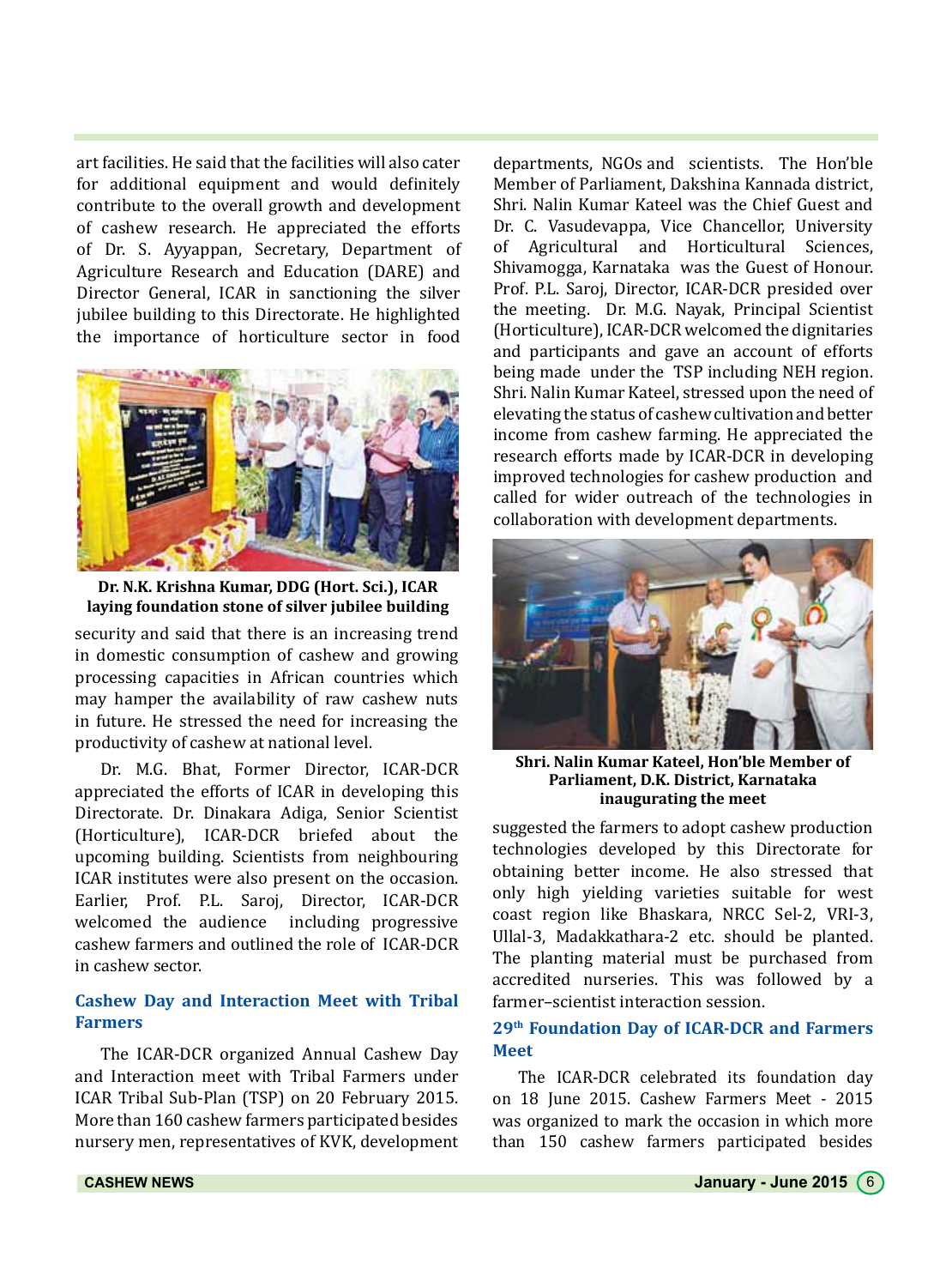nursery men, representatives of KVK, development departments, NGOs and scientists. The Chief Guest, Dr. S.D. Shikhamany, Former Vice Chancellor, Dr. YSR Horticultural University. Venkataramanagudem, Andhra Pradesh extended his best wishes to the



Dr. S.D. Shikhamany, Former Vice Chancellor, Dr. YSR Horticultural University, Andhra Pradesh inaugurating the programme

ICAR-DCR on its 29<sup>th</sup> Foundation Day Celebrations and complimented ICAR-DCR for making impressive progress in the cashew production. He informed that three technologies viz., softwood grafting, high density planting and Bhaskara variety have made significant impact in increasing cashew yield several folds. He advised the farmers to follow suitable technologies.

In his remarks, Dr. Sanjay S. Bijjur, Chief Conservator of Forests, Mangaluru Circle said that there is a need to give new direction to the cashew in view of the increasing demand for cashew kernel. Prof. P.L. Saroj, Director, ICAR-

DCR briefed about the achievements and various activities of ICAR-DCR. He stressed the need of hour is to work collectively to address the various issues and challenges to promote the growth of cashew sector. Earlier, Dr. M.G. Nayak, Principal Scientist (Horticulture) welcomed the dignitaries and participants. Three cashew farmers were honoured for their innovative role in enhancing the productivity of cashew. On this occasion, various competitions like Rangoli, Essay writing, Drawing, Music competition, Musical chairs and Quiz were organized for the staff and their family members and prizes were given to the winners. Catalogue-V on Minimum Descriptors of Cashew Germplasm was released. This was followed by a farmer -



**Felicitation to innovative farmer** 

scientist interaction session. Dr. T.N. Raviprasad, Principal Scientist (Agril. Entomology) proposed vote of thanks.

# बैठक / MEETINGS

# राजभाषा हिन्दी कार्यान्वयन

इस छ: माही में निदेशालय में राजभाषा कार्यान्वयन समिति की दो तिमाही बैठकें हुई। इसके अतिरिक्त पत्तर नगर राजभाषा कार्यान्वयन समिति (नराकास) की एक अर्धवार्षिक बैठक भी आयोजित हई।

तिमाही बैठकों में कार्यालय में हो रही हिन्दी गतिविधियों के बारे में चर्चा किया गाया। गृह मंत्रालय, भारत सरकार द्वारा दिये गये वार्षिक कार्यक्रम के अनुसार लक्ष्य प्राप्ति हेतु जरूरी कदम उठाने के बारे में भी चर्चा किया गया। कार्यालयीन कार्यों को हिन्दी में करने के लिए और हिन्दी कार्यान्वयन को बढावा देने के लिए उचित कदम उठाने के बारे में निर्णय लिया गया।

29 जनवरी को पुत्तूर नराकास की 27 वीं अर्धवार्षिक बैठक

का आयोजन हुआ। बैठक में पुत्तूर नगर के विभिन्न केंद्र सरकारी कार्यालयों के प्रतिनिधि भाग लिए। बैठक में इन कार्यालयों में



अर्धवार्षिक बैठक प्रगति में

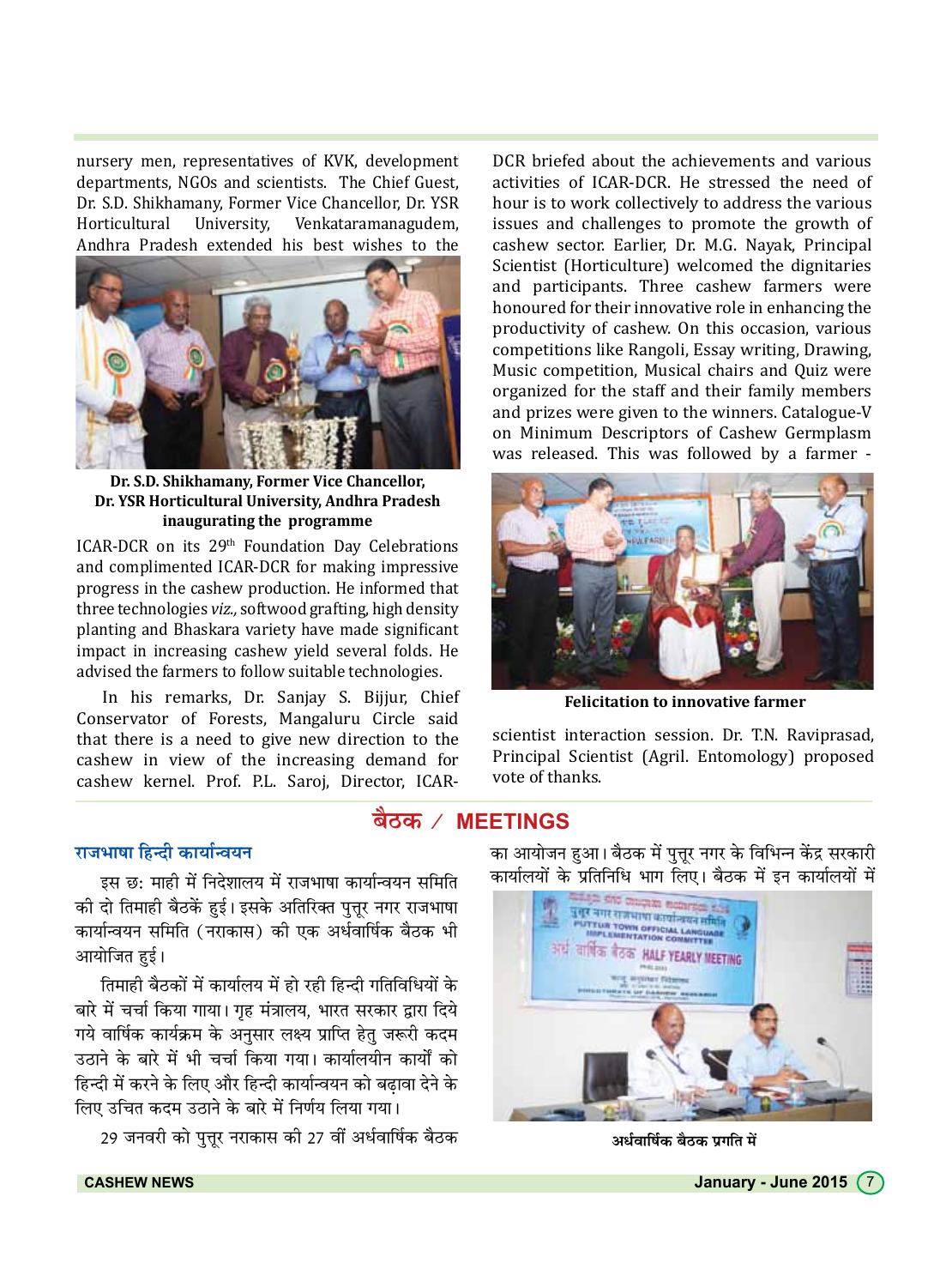हो रही हिन्दी के काम-काज के बारे में चर्चा हुई और जरूरी दिशा-निर्देश भी दिए गए। इस बैठक के अवसर पर केनरा बैंक. आँचल कार्यालय. मंगलरु से आए राजभाषा अधिकारी श्री मनोज उपस्थित थे। उन्होंने सदस्यों को अर्ध वार्षिक रिपोर्ट भरने के बारे में अवगत किया।

इस निदेशालय और नराकास के सदस्य कार्यालयों के कर्मचारियों के लिए हिन्दी कार्यशालाओं का भी आयोजन किया गया। कार्यशाला में दैनिक काम-काज में उपयोग होनेवाले पत्र लेखन. मसौदा लेखन. नोट लिखना आादि के बारे में प्रशिक्षण दिया गया। कार्यशाला में 45 कर्मचारी भाग लिए।

## **Institute Management Committee (IMC) Meeting**

The 42<sup>nd</sup> meeting of the IMC was held on 17 March 2015 under the Chairmanship of Prof. P.L. Saroj, Director, ICAR-DCR. The Chairman informed the members about research and achievements of the Directorate. Various administrative and financial matters were discussed and finalized. Dr. Ramanathan, Principal Scientist, ICAR-CTCRI, Thiruvananthapuram; Ms. Rekha, Senior Assistant Director (Hort.), Directorate of Horticulture, Govt. of Karnataka. Bengaluru: Shri TDS Prakash, Finance & Accounts Officer, ICAR-CPCRI. Kasaragod; Dr. T.N. Raviprasad, Principal Scientist, ICAR-DCR; Dr. P.S. Bhat, Principal Scientist, ICAR-DCR; Dr. T.R. Rupa, Principal Scientist, ICAR-DCR; Dr. Mohana, G.S., AF & AO In-charge and Shri, K.M. Lingaraja, Administrative Officer In-charge, ICAR-DCR attended the meeting.

## **Institute Joint Staff Council (IJSC) Meeting**

The IJSC met twice on 30 March 2015 and 30 June 2015 at quarterly intervals during the period under report to discuss about staff welfare activities. All issues related to staff welfare were addressed.

## **TRIBAL SUB-PLAN**

#### **Area Expansion under Tribal Sub-Plan (TSP)**

Twenty five new Frontline Demonstration plots established under TSP programme in tribal fields of Dakshina Kannada district, farmer Karnataka. The plots were monitored regularly by the team of Scientists of this Directorate during the period and technical advice was given as and when required.



Area expansion under TSP

## **TRAININGS ORGANIZED**

#### **Training on Cashew Production Technology**

A three days training programme on Cashew Production Technology was organized at ICAR-



Group photo of the participants with resource persons

DCR during 7-9 January 2015 for the officials of Bharatiya Agro Industries Foundation (BAIF), Pune in which eleven participants from Maharashtra, Gujarat and Madhya Pradesh attended. Various aspects of cashew improvement, production, protection, processing and transfer of technology efforts were explained to the participants during this programme.

#### **Training on Cashewnut Processing**

A three days training programme on Cashewnut Processing was organized at ICAR-DCR during 26-28 March 2015. The major focus of the training was on grading of raw cashewnuts, maintenance of processing machineries and preparation of value added products from cashewnut and apple.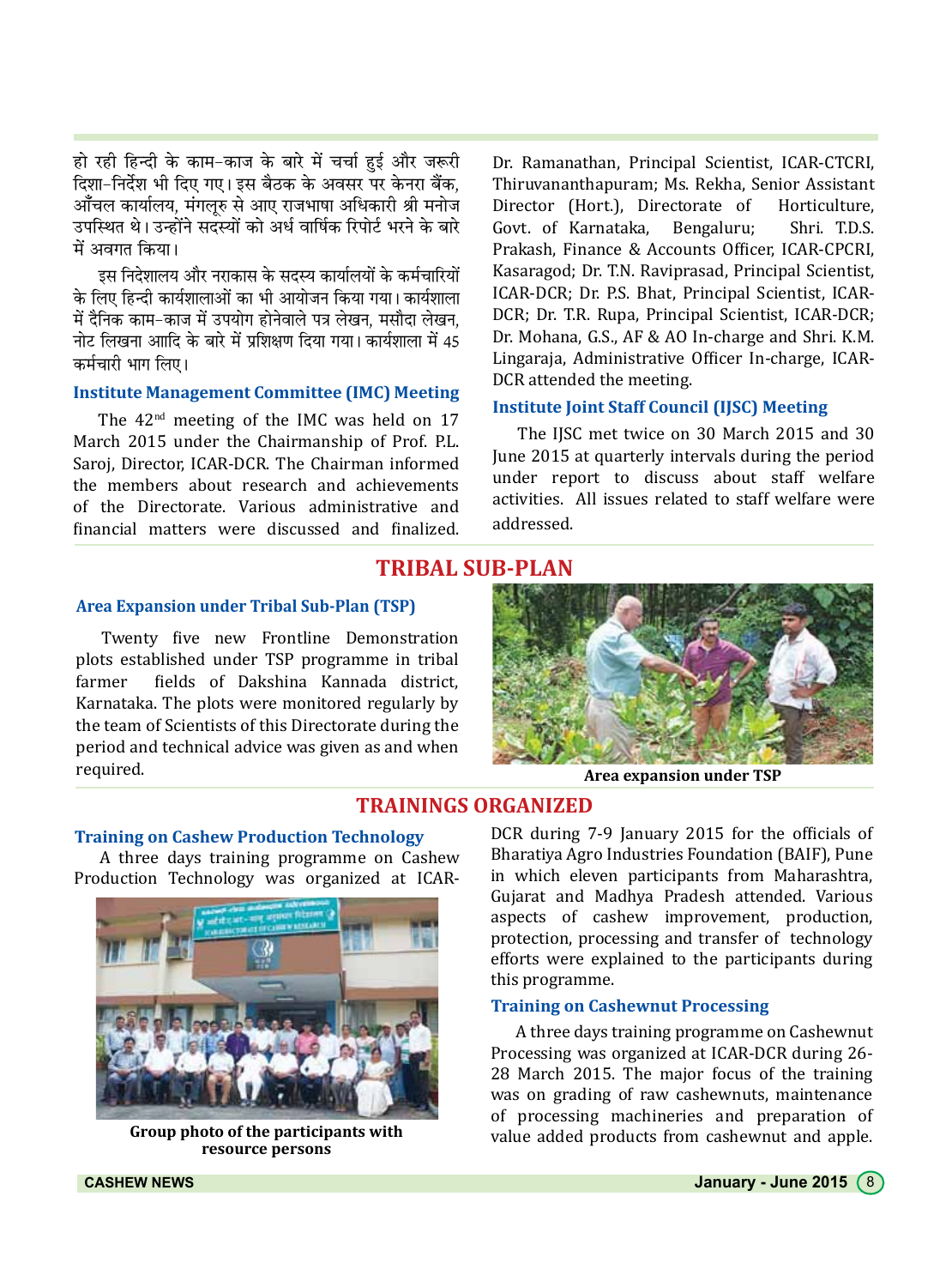

**Group photo of the participants with resource persons**

Fifteen women from Self Help Group Saphalam Cashew Processors Society under Kudumbashree, Kasaragod attended the training programme.

#### **National Training Programme on Advances in Cashew Production Technology**

National training programme on Advances in Cashew Production Technology was conducted during 21-23 May 2015 at ICAR-DCR. Directorate of Cashewnut and Cocoa Development (DCCD), Kochi sponsored this training. Inaugurating the



A view of the inaugural programme

programme, Dr. S.B. Dandin, Co-Ordinator, Bioversity International and former Vice Chancellor, University of Horticultural Sciences, Bagalkot highlighted the scenario of cashew at national and global level and various technologies available for better nut productivity. Shri. N. Nagaraj, IFS, Managing Director, Cashew Development Corporation stressed the need for increasing domestic raw cashewnut production, for which ICAR-DCR has appropriate technologies. Prof. P.L. Saroj, Director, ICAR-DCR, in his address, highlighted the research accomplishments of the Directorate and efforts being made to implement various research and development programmes in cashew. Shri. Venkatesh N. Hubballi, Director, DCCD, Kochi expressed that the training programme was organized with the aim to build the capacity of the learners on advanced cashew production technologies keeping on the role of cashew sector to improve productivity and profitability of cashew farmers.

Earlier, Dr. M.G. Nayak, Principal Scientist (Horticulture) and Course Co-ordinator welcomed the dignitaries and participants. A total of 50 participants from Development Departments, SAUs, Cashew and Forest Development Corporations and Horticulture Missions of Odisha, Andhra Pradesh, Tamil Nadu, Kerala, Goa and Karnataka participated in this training programme. Subject matter specialists delivered lectures on various aspects related to advances in cashew production technologies. On this occasion, three publications *viz.,* Catalogue on Minimum Descriptors of Cashew Germplasm, Training manual on Advances in Cashew Production Technology and e-manual on Advances in Cashew Production Technology were released. Dr. Sajeev, M.V. Scientist (Agril. Extension)

## **TRANSFER OF TECHNOLOGY**

## **Exhibitions / Demonstrations**

- 10 January 2015 Krishi Mela organized at ICAR-CPCRI Regional Station, Vittal, Karnataka. This Directorate put up stall to display various cashew production and processing technologies to the farmers.
- 24-26 January 2015 Krishi Yantra Mela organized at Vivekananda Engineering College, Puttur,

Karnataka by The Central Arecanut and Cocoa Marketing and Processing Co-operative Limited (CAMPCO). On-farm Cashewnut Processing was highlighted in this stall wherein machineries required for on-farm processing were exhibited.

• 14-15 March 2015 - Kaju Summit organized at TMA Pai International Convention Centre, Mangaluru by Karnataka Cashew Manufacturers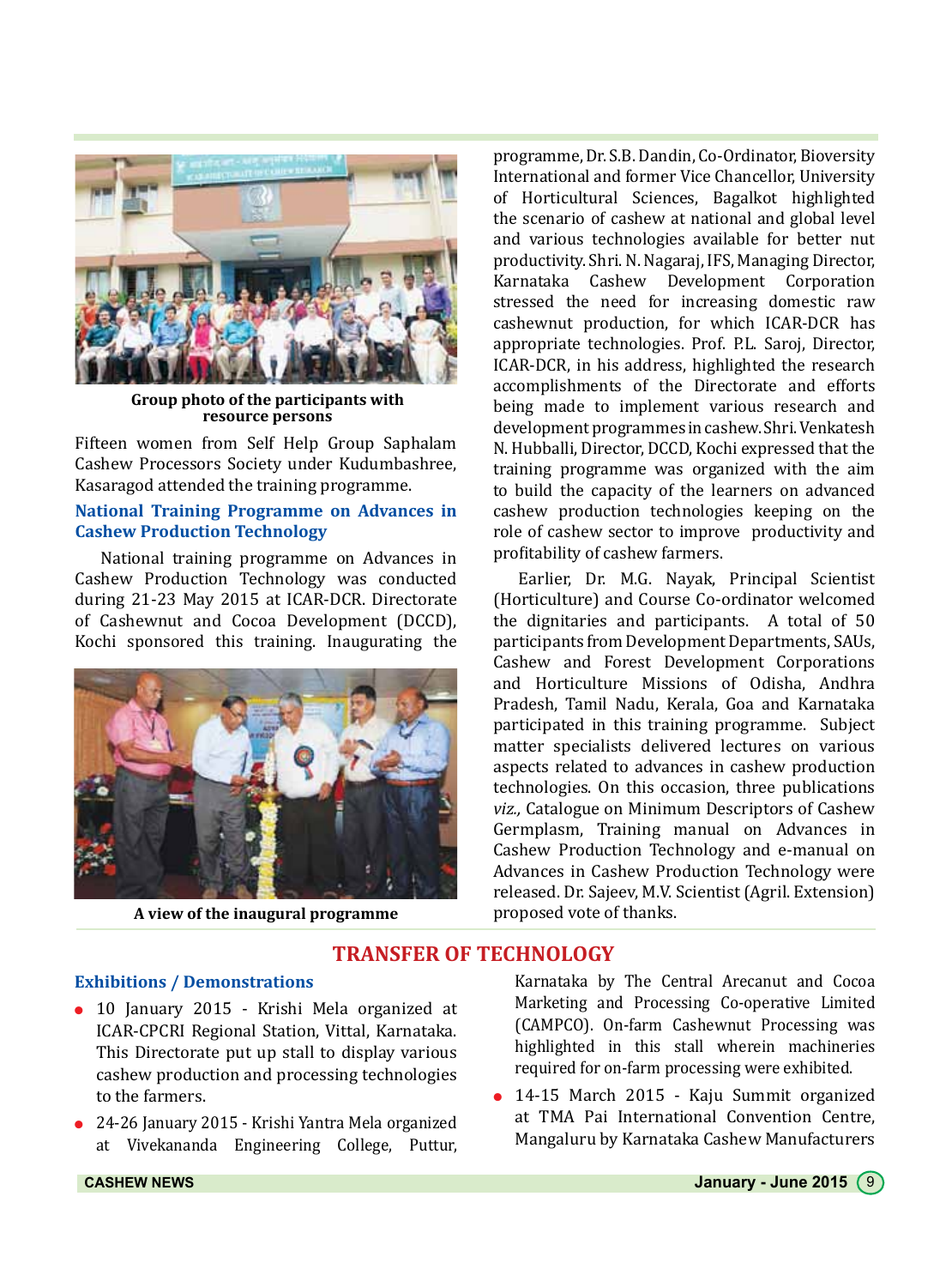Association. Cashew apple processing was highlighted in this stall wherein products made out of cashew apple were exhibited.

## **Establishment of Demonstration Plots**

The demonstration plots established in farmers' fields at Puttur, Sullia and Bantwal taluks of Dakshina Kannada district of Karnataka with the financial support of National Horticulture Mission programme of DCCD, Kochi were monitored



**Monitoring of demonstration plot**

regularly by the Scientists of this Directorate during the period and technical advice was given as and when required.

#### **Advisory Visits / Consultancy**

The scientists of this Directorate were requested

#### **Visitors**

for technical advice/lectures on various aspects of cashew production by different organizations. A team of scientists provided consultancy/lectures as and when requested and also participated as resource persons in various cashew related programmes.

## **Exposure Visit to ICAR-DCR**

Several individual visitors and visitors in batches including farmers, students and officials to the Directorate were taken to various experimental plots,



**Farmers visiting experimental field**

cashew nurseries, cashew museum and laboratories and were appraised of the achievements and technologies developed by ICAR-DCR.

| <b>Visitors Category</b> | <b>Organization</b>                                                                                                     | <b>No. of Participants</b> | Date of Visit    |
|--------------------------|-------------------------------------------------------------------------------------------------------------------------|----------------------------|------------------|
| <b>Officials</b>         | BAIF, Pune, Maharashtra                                                                                                 | 11                         | 7 January 2015   |
| <b>Students</b>          | Govt. First Grade Degree College,<br>Uppinangady, Karnataka                                                             | 60                         | 31 January 2015  |
| Farmers, Officials       | Various districts, Karnataka                                                                                            | 150                        | 20 February 2015 |
| Women<br>entrepreneurs   | Kudumbashree, Kasaragod,<br>Kerala                                                                                      | 15                         | 26 March 2015    |
| Tribal farmers           | Puttur, Karnataka                                                                                                       | 25                         | 27 March 2015    |
| Farmers                  | Dept. of Horticulture, Shikaripura,<br>Karnataka                                                                        | 30                         | 21 April 2015    |
| Farmers                  | Dept. of Horticulture, Harihara,<br>Karnataka                                                                           | 20                         | 23 April 2015    |
| Farmers                  | Dept. of Horticulture, Thirthahalli,<br>Karnataka                                                                       | 30                         | 13 May 2015      |
| <b>Officials</b>         | Various organizations from different<br>states of Kerala, Karnataka, Tamil Nadu,<br>Andhra Pradesh, Goa and Maharashtra | 36                         | 21 May 2015      |
| Farmers, Officials       | Karnataka                                                                                                               | 100                        | 18 June 2015     |

**CASHEW NEWS January - June 2015** (10)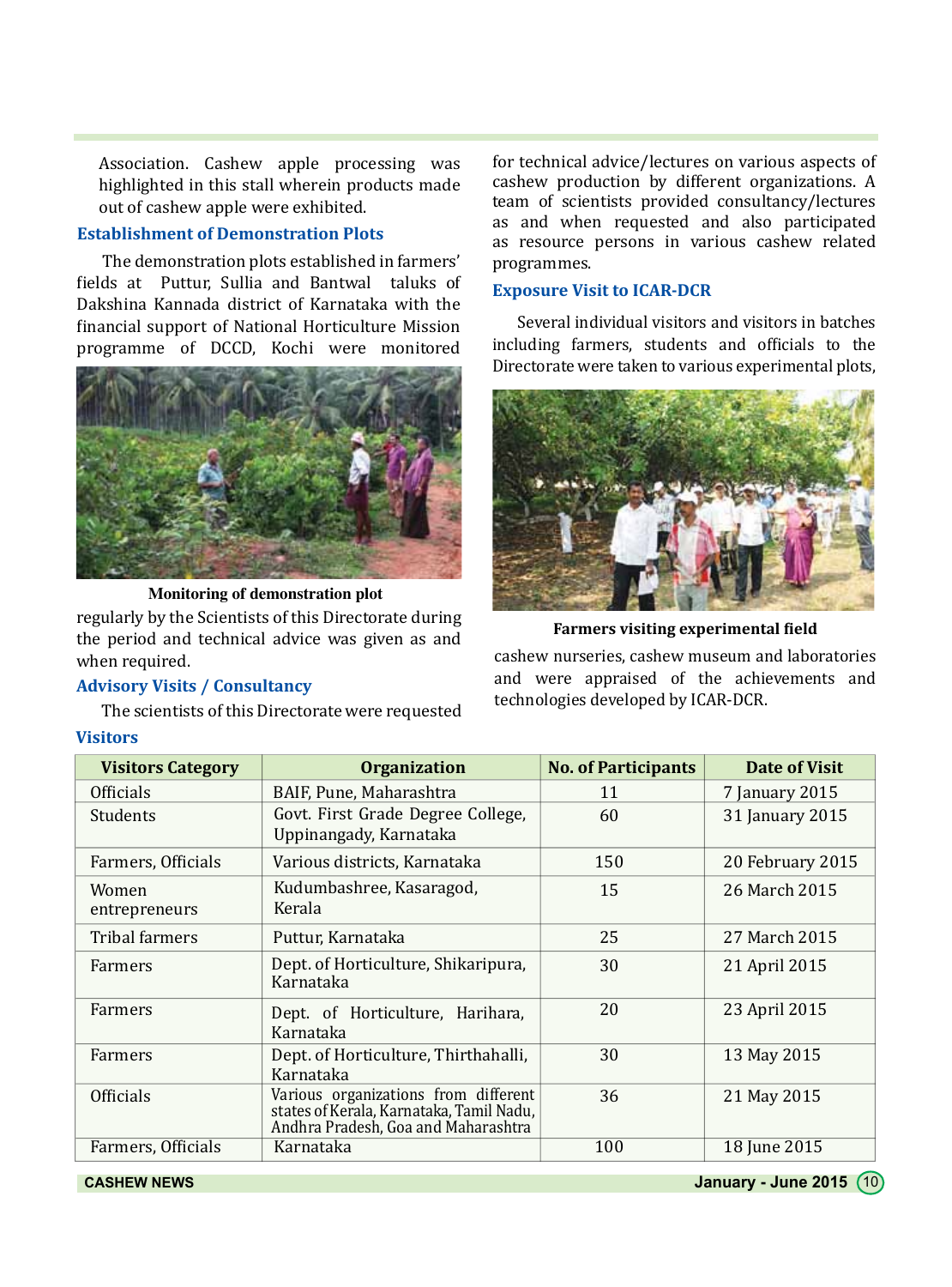## **Visit of Dignitaries**

| <b>Name</b>                 | <b>Address</b>                                                                                                                                     | Date of Visit    |
|-----------------------------|----------------------------------------------------------------------------------------------------------------------------------------------------|------------------|
| Dr. G. Ravindra Chary       | Project Coordinator In-charge, AICRP on Dryland<br>Agriculture, ICAR - Central Research Institute for<br>Dryland Agriculture, Hyderabad, Telangana | 20 January 2015  |
| Dr. N.K. Krishna Kumar      | Deputy Director General (Hort. Sci.), ICAR, New Delhi                                                                                              | 24 January 2015  |
| Dr. Brahma Singh            | Former Director, Defense Research Development<br>Organization, New Delhi                                                                           | 12 February 2015 |
| Dr. Subhash, N.             | Professor and Head, Plant Tissue Culture, Anand<br>Agricultural University, Gujarat                                                                | 12 February 2015 |
| Dr. V.S. Korikanthimath     | Former Director, ICAR - Central Coastal Agricultural<br>Research Institute, Goa                                                                    | 12 February 2015 |
| Shri. Nalin Kumar Kateel    | Hon'ble Member of Parliament, Dakshina Kannada<br>district, Karnataka                                                                              | 12 February 2015 |
| Dr. S.B. Dandin             | Former Vice Chancellor, University of Horticultural<br>Sciences, Bagalkot, Karnataka                                                               | 21 May 2015      |
| Shri. Venkatesh N. Hubballi | Director, Directorate of Cashewnut and Cocoa<br>Development, Kochi, Kerala                                                                         | 21 May 2015      |
| Shri. N. Nagaraj, IFS       | Managing Director, Karnataka Cashew Development<br>Corporation, Bengaluru                                                                          | 21 May 2015      |
| Dr. S.D. Shikhamany         | Former Vice Chancellor, Dr. YSR Horticultural<br>University, Venkataramanagudem, Andhra Pradesh                                                    | 18 June 2015     |
| Shri. Sanjay Bijjur         | Chief Conservator of Forests, Mangaluru Circle,<br>Karnataka                                                                                       | 18 June 2015     |

# **Radio Talks**

| <b>Name</b>  | <b>Topic</b>                                                                                 | <b>Recorded/Broadcast</b> |
|--------------|----------------------------------------------------------------------------------------------|---------------------------|
| Mohana, G.S. | Uses of internet for agriculture information and development -<br>All India Radio, Mangaluru | 5 February 2015           |
| M.G. Navak   | Technologies for yield enhancement in cashew - All India Radio,<br>Mangaluru                 | 16 May 2015               |

## **Supply of Planting Material**

Around 1,00,000 cashew grafts of high yielding and recommended varieties were produced and supplied to the farmers and developmental agencies.